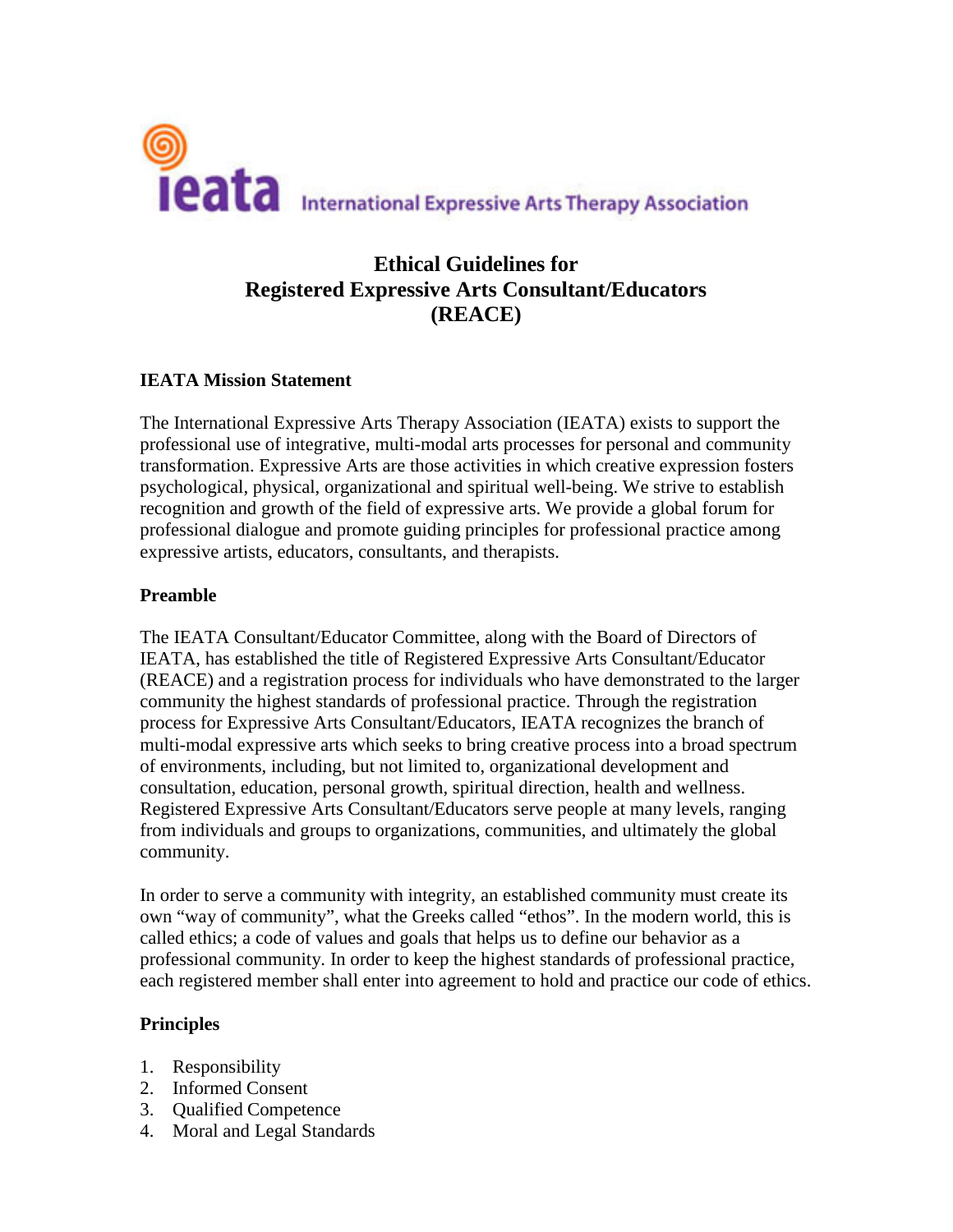- 5. Research
- 6. Public Statements
- 7. Confidentiality
- 8. Welfare of the Client
- 9. Collegial Relationships
- 10. Special Considerations for Expressive Arts Work in Non-Ordinary Statesof Consciousness

If you have any questions or concerns about any aspect of this code of ethics, please contact the Professional Standards Co-Chairs for Registered Expressive Arts Consultant/Educators,

# reace@<u>ieata.org</u>

Thank you for your support in maintaining the integrity of IEATA.

## **Code of Ethics**

\*Within the following Ethical Guidelines, the term **client** is utilized to describe a variety of populations served by Consultant/Educators, including individual clients, students, groups and organizations.

## 1. Responsibility

In providing expressive arts consultation/education, registered members maintain the highest standards of the profession and accept responsibility for their acts, for their performance and interactions with clients. REACEs construct clear agreements with clients, and honor all agreements made in the context of their professional relationships.

REACEs act with care and responsibility with an understanding that their services and recommendations affect the lives of clients and their communities. They are careful to create professional boundaries, avoiding personal, social and financial situations that might lead to misuse of one's influence.

REACEs seek to avoid conflict of interests with clients and when an actual conflict of interest or the possibility for a conflict of interest arises, they openly disclose it and address it with the client in a professional manner. REACEs recognize the complexity and conflicting priorities inherent in multiple and overlapping relationships, such as dual relationships. The REACE accepts responsibility for monitoring such relationships to prevent harm to the client.

#### 2. Informed Consent

Services are provided to clients within the parameters of informed consent and voluntary participation. When services are extended to individuals or organizations, there is a specific contract, which includes information on the nature of the service or intervention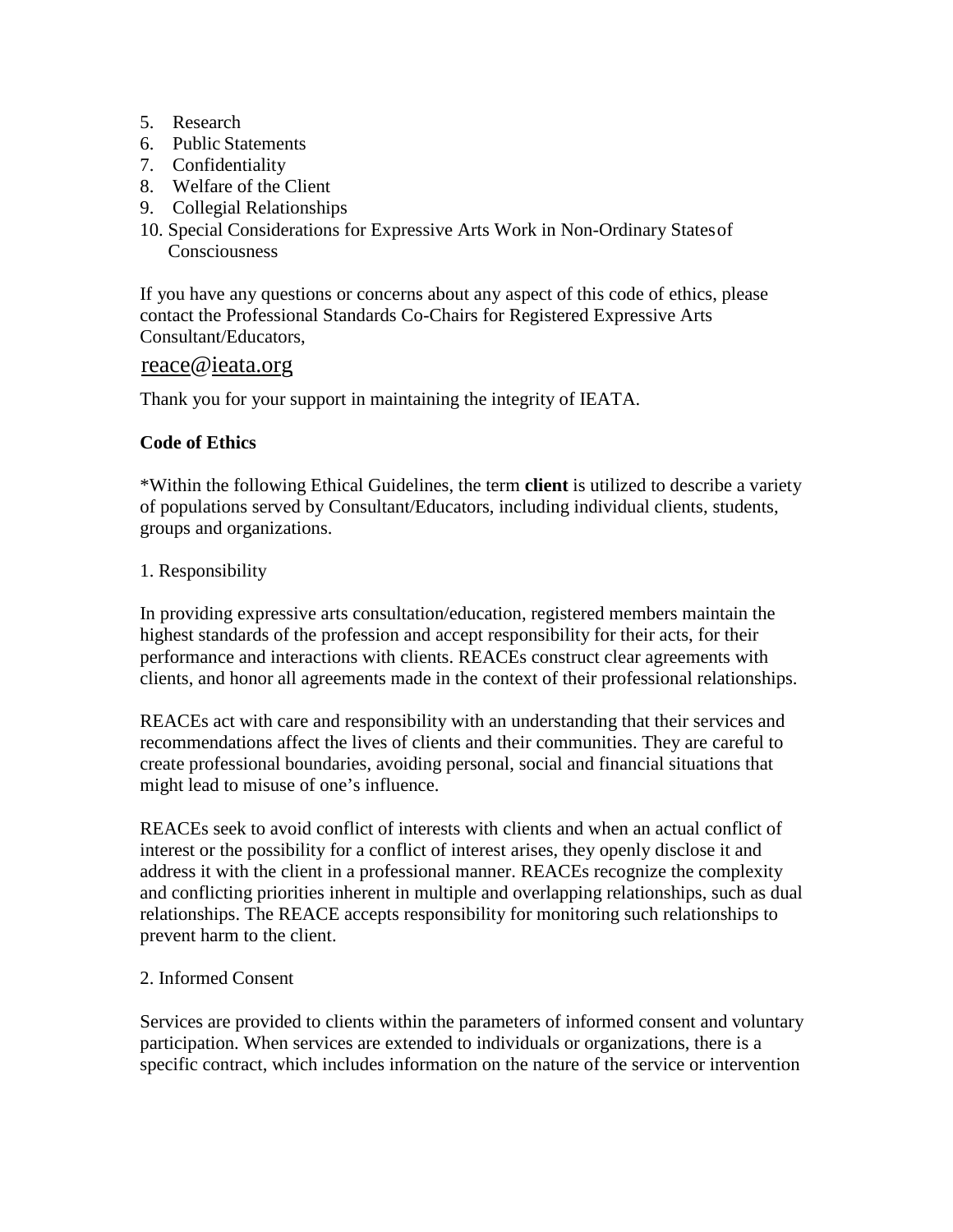offered, the benefits and limitations of the service, frequency, and cost if applicable. This is provided to the participant (s) before the service begins.

## 3. Qualified Competence

The maintenance of high standards of competence is the responsibility shared by all REACEs in the interest of the community and profession as a whole. REACEs are responsible for the realization of the boundaries of their own competence and the limitations of their own techniques. They employ only techniques and practices for which they are qualified by appropriate training and/or experience. When innovative techniques are used, the REACE is conscientious in supporting and protecting the welfare of their client.

REACEs understand that working with Expressive Arts may catalyze a variety of powerful emotions and experiences in their clients. While expressive arts consultant/educator work may be of therapeutic value, it is not considered to be psychotherapy nor does the REACE registration give recipients authority to conduct psychotherapy. Registered Expressive Arts Consultant/Educators should have a referral list of psychotherapists and providers of complementary therapies available where appropriate. REACEs are encouraged to use the REAT referral list on the IEATA web site. In addition, REACEs have a developed approach for supportive action in the event that an individual is in need of a referral for ongoing care.

REACEs subscribe to the value of self-examination in order to promote personal and professional growth. When a REACE is uncertain whether a particular situation or course of action would violate this Ethics Code, s/he enters into consultation with a peer, Registered Expressive Arts Consultant/Educator Committee Co-Chair and/or other respected consultant to choose a proper response.

REACEs must recognize that personal problems may interfere with professional effectiveness. If personal problems do interfere, the REACE must take responsibility for personal issues by seeking appropriate support or action to remedy the situation.

4. Moral and Legal Standards

Registered Expressive Arts Consultant/Educators must be sensitive to the impact of their professional and public behavior upon the community's trust in the profession. They must respect the civil, human, and legal rights of all clients, students or colleagues.

REACEs shall be aware that personal values affect their conduct in consultation and education. They work toward an inclusion of people, ideas, perspectives and cultures, and establish participatory approaches that respect the contributions, dignity and worth of all people.

5. Research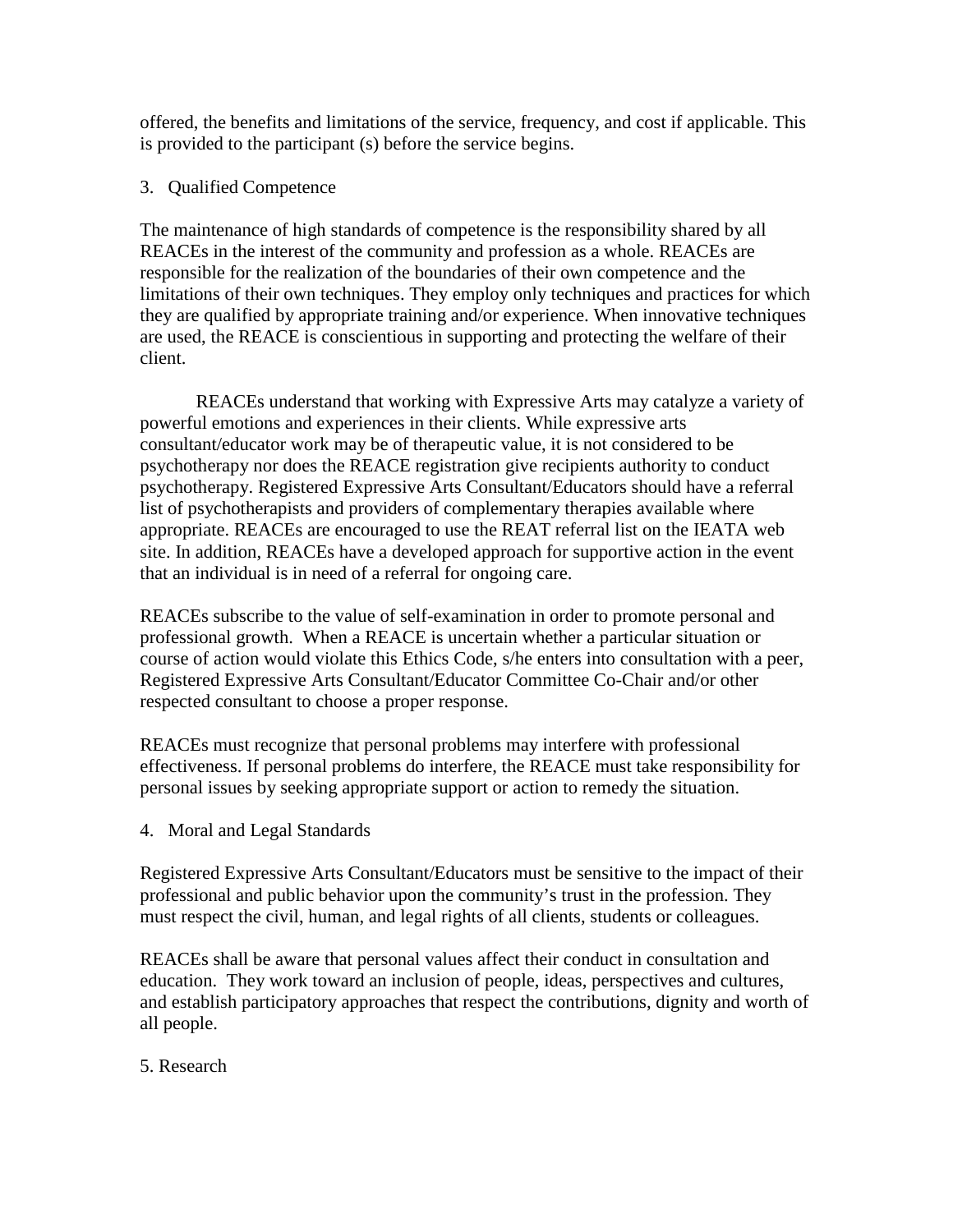Research in the field of expressive arts consulting and education is encouraged where applicable. REACEs conduct and report research with competence and honesty. Research is carried out with the necessary approval or consent from those involved, and with an approach that will reasonably protect any participants from harm. All research efforts will be performed in a manner that complies with the laws of the state and country in which the research is conducted.

## 6. Public Statements

When making public statements about one's professional work, REACEs must utilize the most current relevant material and must exercise the highest level of professional judgment. They must distinguish their private opinions from those generally held in the profession when appropriate. They must also clarify that their personal opinions do not represent the official position of IEATA. Members must be accurate about the efficacy of their work and their educational and training backgrounds when discussing their work in a public forum.

## 7. Confidentiality

REACEs have a primary obligation to respect the confidentiality of client's information, except as otherwise authorized by their client, or as required by law. Clients are entitled to know the limits of confidentiality. Before using private information, the REACE must obtain written consent from the client or must adequately disguise all identifying information. The protection of privacy is particularly vital in the case of research or written material.

REACEs shall make provisions for maintaining confidentiality in the storage and disposal of records.

#### 8. Welfare of Clients

REACEs have an on-going responsibility to respect the integrity and protect the welfare of their clients. Due to the influential position that is often held in a professional consultant/educator relationship, REACEs avoid dual relationships that could affect professional judgment.

REACEs shall evaluate their work with each individual, group and organization to ensure that they are conducting their work within the scope of their practice and training. The parameters of their practice and training must be accurately represented to their clients. Registered members shall not use their professional relationship to give or receive personal gifts or services to further their business, political or religious interests.

Sexual intimacies and sexual harassment are considered unethical behavior. Any indication of sexual behavior or harassment of any kind will result in the cancellation of this registration. In this case, it is strongly advised that professional assistance is sought.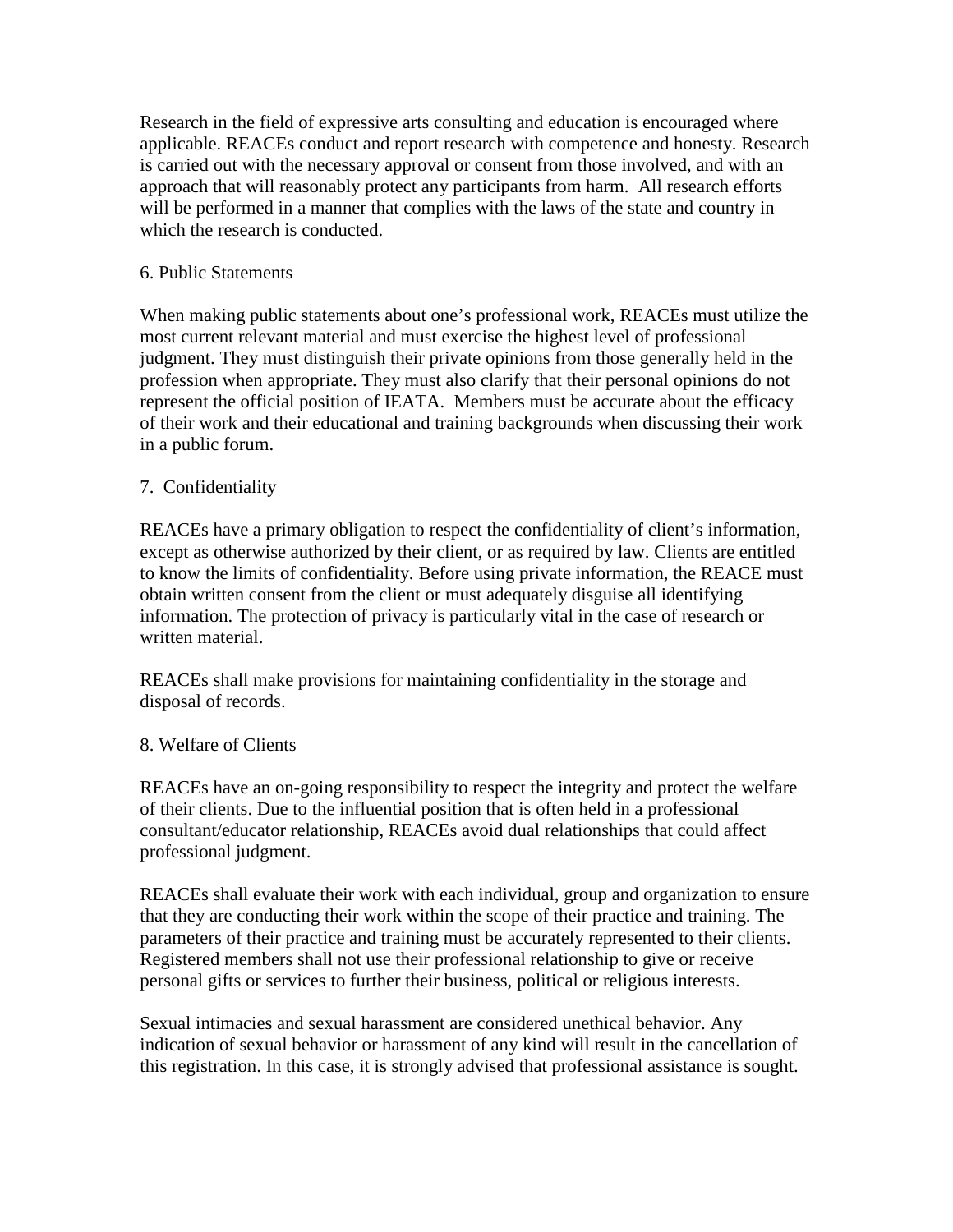Nonsexual touch must be approached with great sensitivity. When considering touch, REACEs must have a conscious awareness of the nature and intent of touch, and whether touch assists the client's expressive arts process. Any form of touch must be supportive of a professional facilitator/client relationship. When in doubt, asking permission if a client feels comfortable with this touch is essential.

If the REACE feels the client is not benefiting or the work is developing into an area in which they do not feel adequately trained, s/he must consider professional consultation and referral to another professional. This will best serve the client. REACEs respect the client's right to terminate services at any point during the process.

## 9. Collegial Relationships

REACEs bear responsibility to assure that appropriate standards of competence, honesty and integrity are maintained within IEATA. REACEs shall seek continuing training or assistance from colleagues to enliven their work and to best serve their clients. They will also offer that same assistance to other REACEs as schedules permit.

REACEs shall assign credit to those who have contributed to or directly influenced their writing, presentations or research.

REACEs respect the traditions and practices of their colleagues and of other professionals within their fields. If a client seeks your services and has an existing professional relationship that is interrelated with your services, it is important to consider working in collaboration with the other professional for the welfare of the client.

If a REACE knows of an ethical violation by another REACE, and it seems appropriate, s/he first shall informally attempt to resolve the issue by bringing the behavior to the attention of the REACE in question. If the misconduct is minor, an informal solution is preferable. If the violation is not minor and cannot be solved by the informal procedure, the member shall discuss this with one of the Co-Chairs of the Consultant/Educator Professional Standards Committee. The REACE can then follow the guidelines for filing an ethical grievance. The procedure is to write a formal notification to the Co-chairs requesting that they review the actions of the REACE in question.

10. Special Considerations for Expressive Arts Work in Non-ordinary States of Consciousness.

When working with Expressive Arts, the REACE must assist the client to move between and understand the nature of the various states of consciousness, e.g. the literal, emotional and imaginal realms. It is very important that the REACE be sensitive to this and if needed, aid each client in appropriately applying the metaphoric world to the practical aspects of their lives.